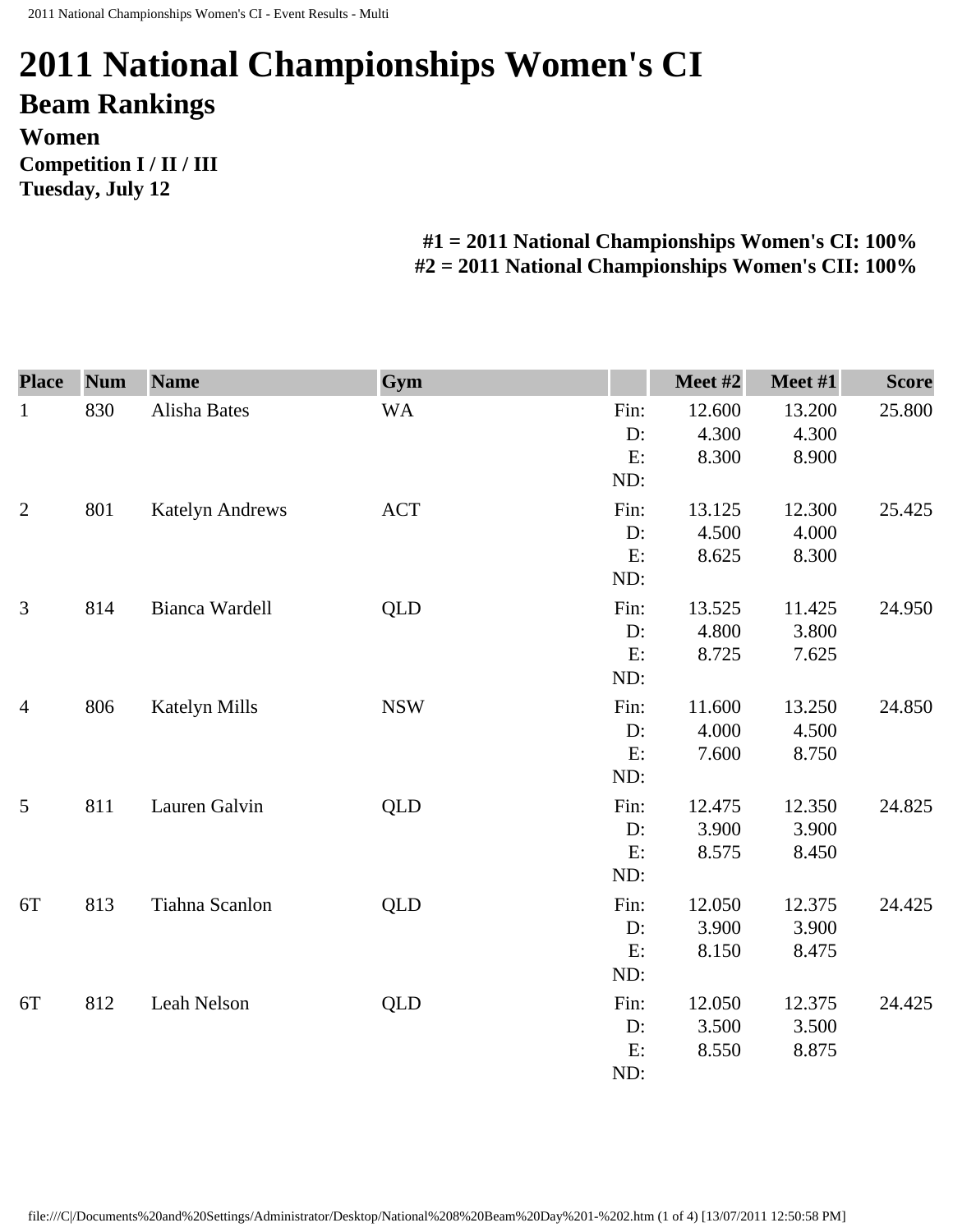2011 National Championships Women's CI - Event Results - Multi

| $8\,$ | 823 | Morgan Baum              | <b>VIC</b> | Fin:<br>D:<br>E:<br>ND: | 12.125<br>4.600<br>7.525 | 12.250<br>4.600<br>7.650             | 24.375 |
|-------|-----|--------------------------|------------|-------------------------|--------------------------|--------------------------------------|--------|
| 9     | 825 | <b>Christie Donaghey</b> | <b>VIC</b> | Fin:<br>D:<br>E:<br>ND: | 11.625<br>4.800<br>6.825 | 12.725<br>4.800<br>7.925             | 24.350 |
| 10    | 804 | Lauren Heneghan          | <b>NSW</b> | Fin:<br>D:<br>E:<br>ND: | 12.225<br>4.400<br>7.825 | 11.950<br>3.900<br>8.050             | 24.175 |
| 11T   | 809 | Larissa Lum              | <b>QLD</b> | Fin:<br>D:<br>E:<br>ND: | 12.225<br>3.600<br>8.625 | 11.925<br>3.600<br>8.325             | 24.150 |
| 11T   | 831 | Nicole De Vries          | <b>WA</b>  | Fin:<br>D:<br>E:<br>ND: | 11.725<br>4.300<br>7.425 | 12.425<br>4.300<br>8.125             | 24.150 |
| 13T   | 808 | Piper Weeding            | <b>NSW</b> | Fin:<br>D:<br>E:<br>ND: | 11.700<br>3.500<br>8.200 | 11.950<br>3.500<br>8.450             | 23.650 |
| 13T   | 828 | <b>Emily Ramsay</b>      | <b>VIC</b> | Fin:<br>D:<br>E:<br>ND: | 11.500<br>3.700<br>7.800 | 12.150<br>3.700<br>8.450             | 23.650 |
| 15    | 803 | Saskia Anderson          | <b>NSW</b> | Fin:<br>D:<br>E:<br>ND: | 10.650<br>3.300<br>7.350 | 12.100<br>4.000<br>8.100             | 22.750 |
| 16    | 807 | Tamara Scott             | <b>NSW</b> | Fin:<br>D:<br>E:<br>ND: | 10.700<br>3.800<br>6.900 | 11.825<br>4.300<br>7.525             | 22.525 |
| 17    | 805 | Molly Kane               | <b>NSW</b> | Fin:<br>D:<br>E:<br>ND: | 10.550<br>3.500<br>7.050 | 11.950<br>4.000<br>8.050<br>$-0.100$ | 22.500 |
| 18    | 824 | Olivia Delbridge         | <b>VIC</b> | Fin:<br>D:<br>E:<br>ND: | 10.600<br>3.600<br>7.000 | 11.700<br>3.800<br>7.900             | 22.300 |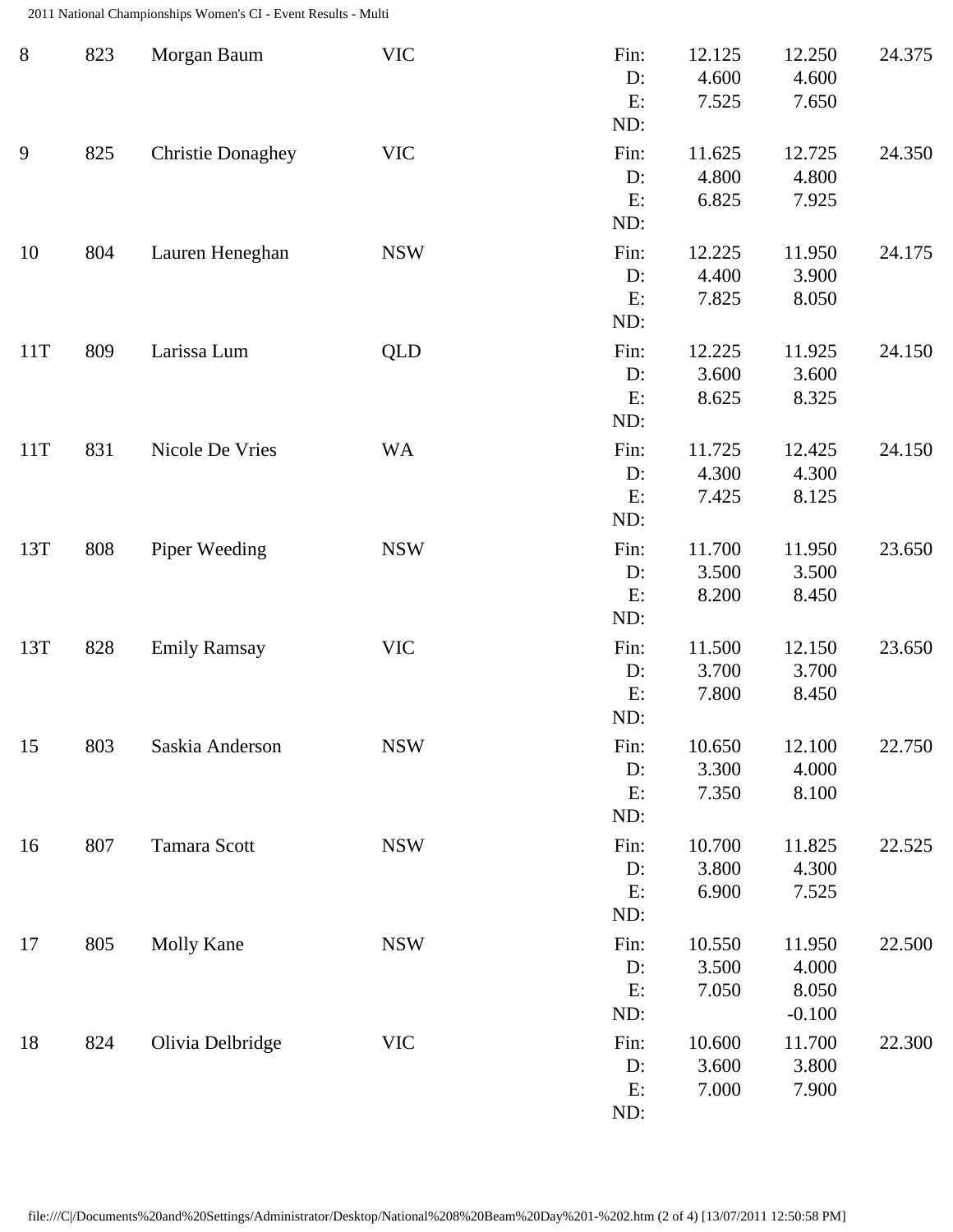2011 National Championships Women's CI - Event Results - Multi

| 19 | 834 | Chloe Hillier      | <b>WA</b>  | Fin:<br>D:<br>E:<br>ND:    | 10.600<br>4.100<br>6.500 | 11.575<br>4.100<br>7.475 | 22.175 |
|----|-----|--------------------|------------|----------------------------|--------------------------|--------------------------|--------|
| 20 | 822 | Jocelyn Stephens   | <b>SA</b>  | Fin:<br>$D$ :<br>E:<br>ND: | 11.250<br>3.200<br>8.050 | 10.900<br>3.400<br>7.500 | 22.150 |
| 21 | 835 | Lauren O'Brien     | <b>WA</b>  | Fin:<br>$D$ :<br>E:<br>ND: | 10.650<br>3.400<br>7.250 | 11.475<br>3.600<br>7.875 | 22.125 |
| 22 | 810 | Jessica Bax        | <b>QLD</b> | Fin:<br>D:<br>E:<br>ND:    | 10.775<br>3.200<br>7.575 | 11.250<br>3.200<br>8.050 | 22.025 |
| 23 | 833 | Hannah Fairburn    | <b>WA</b>  | Fin:<br>$D$ :<br>E:<br>ND: | 10.525<br>2.600<br>7.925 | 11.350<br>3.100<br>8.250 | 21.875 |
| 24 | 832 | Alana Doust        | <b>WA</b>  | Fin:<br>D:<br>E:<br>ND:    | 11.500<br>4.300<br>7.200 | 10.125<br>3.800<br>6.325 | 21.625 |
| 25 | 817 | Amanda Agostinelli | <b>SA</b>  | Fin:<br>$D$ :<br>E:<br>ND: | 10.325<br>3.200<br>7.125 | 10.200<br>3.200<br>7.000 | 20.525 |
| 26 | 819 | Reanna Eglinton    | <b>SA</b>  | Fin:<br>D:<br>E:<br>ND:    | 9.800<br>2.300<br>7.500  | 10.400<br>2.800<br>7.600 | 20.200 |
| 27 | 818 | Lauren Andris      | <b>SA</b>  | Fin:<br>D:<br>E:<br>ND:    | 9.550<br>2.900<br>6.650  | 10.350<br>2.800<br>7.550 | 19.900 |
| 28 | 827 | Megan Pickthall    | <b>VIC</b> | Fin:<br>$D$ :<br>E:<br>ND: | 8.175<br>3.000<br>5.175  | 11.325<br>3.900<br>7.425 | 19.500 |
| 29 | 820 | Alicia Jones       | <b>SA</b>  | Fin:<br>D:<br>E:<br>ND:    | 7.950<br>2.800<br>5.150  | 8.525<br>2.800<br>5.725  | 16.475 |